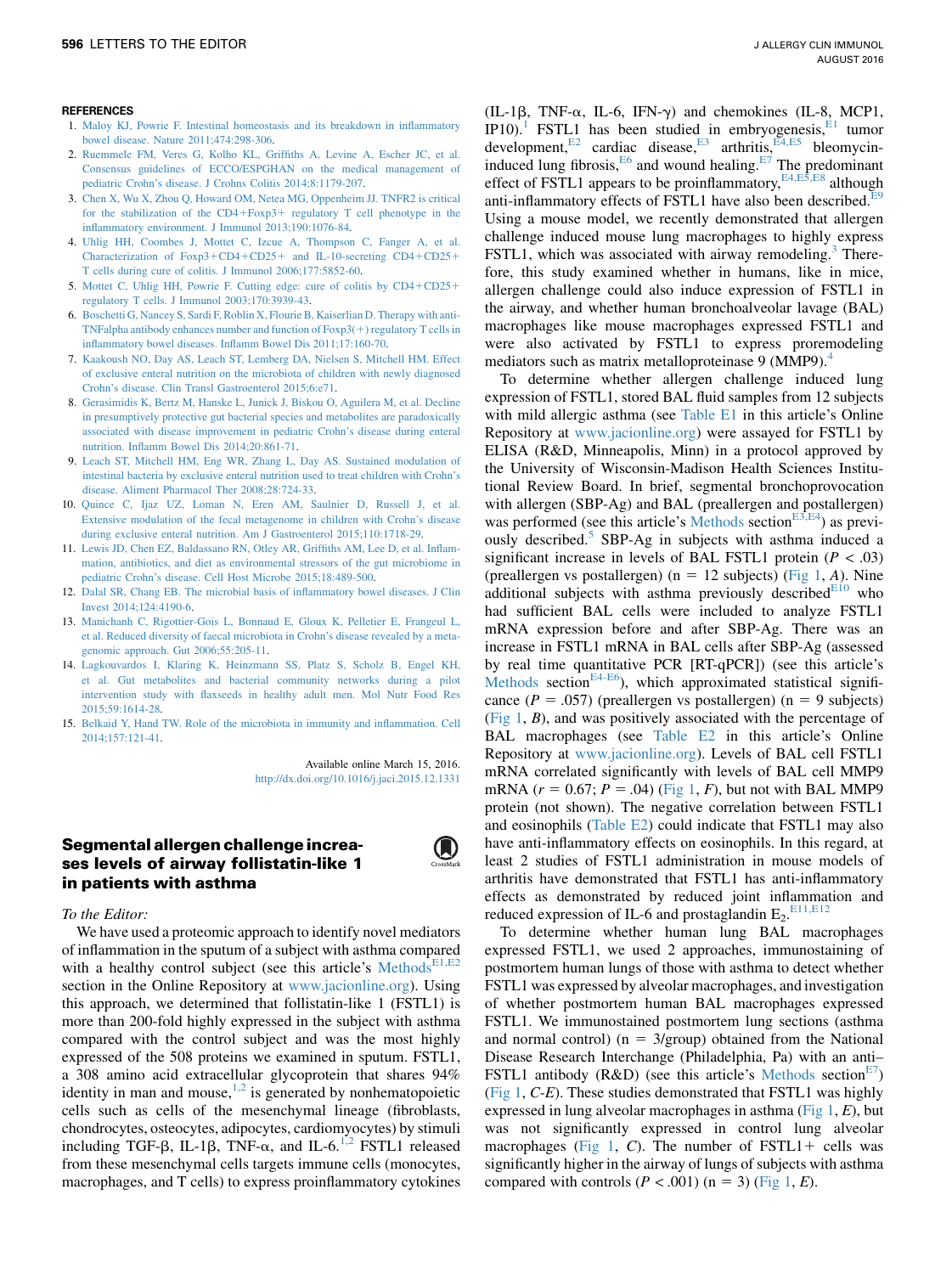<span id="page-1-0"></span>

FIG 1. Segmental allergen challenge increases levels of FSTL1. A, Levels of FSTL1 were quantitated by ELISA in BAL fluid obtained before and after segmental allergen challenge in subjects with allergic asthma  $(P < .03)$  (n = 12 subjects). B, Levels of FSTL1 mRNA were quantitated by RT-PCR in BAL cells obtained before and after segmental allergen challenge in subjects with allergic asthma ( $P = .057$ ) (n = 9 subjects). C-E, Lung sections from a normal subject and a subject with asthma were immunostained with an anti–FSTL1 antibody and demonstrate FSTL1+ alveolar macrophages in the subject with asthma (Fig 1, D), but not in the normal subject (Fig 1, C). The number of FSTL1+ alveolar macrophages quantitated by image analysis (Fig 1, E) was significantly higher in the lungs of subjects with asthma compared with controls ( $P < .001$ ) (n = 3 subjects/group). F, BAL cell FSTL1 and MMP9 mRNA levels after segmental allergen challenge were determined by RT-PCR, and correlation calculated using Spearman correlation  $(r = 0.67; P = .04)$  (n = 9 subjects).

To determine whether human BAL macrophages responded to FSTL1, BAL macrophages were obtained from human lungs by lavage postmortem (see this article's Methods section<sup>E8</sup>) as previously described.<sup>[6](#page-3-0)</sup> Incubation of BAL macrophages with FSTL1 (100 ng/mL) induced a significant increase in levels of macrophage FSTL1 mRNA as assessed by RT-qPCR as compared with macrophages cultured in media alone ( $P < .05$ ) [\(Fig 2](#page-2-0), A).  $TGF- $\beta$ 1, a known inducer of FSTL1, also significantly induced$ FSTL1 mRNA expression by BAL macrophages ( $P < .05$ ) [\(Fig 2](#page-2-0), A). These studies suggest that macrophage-derived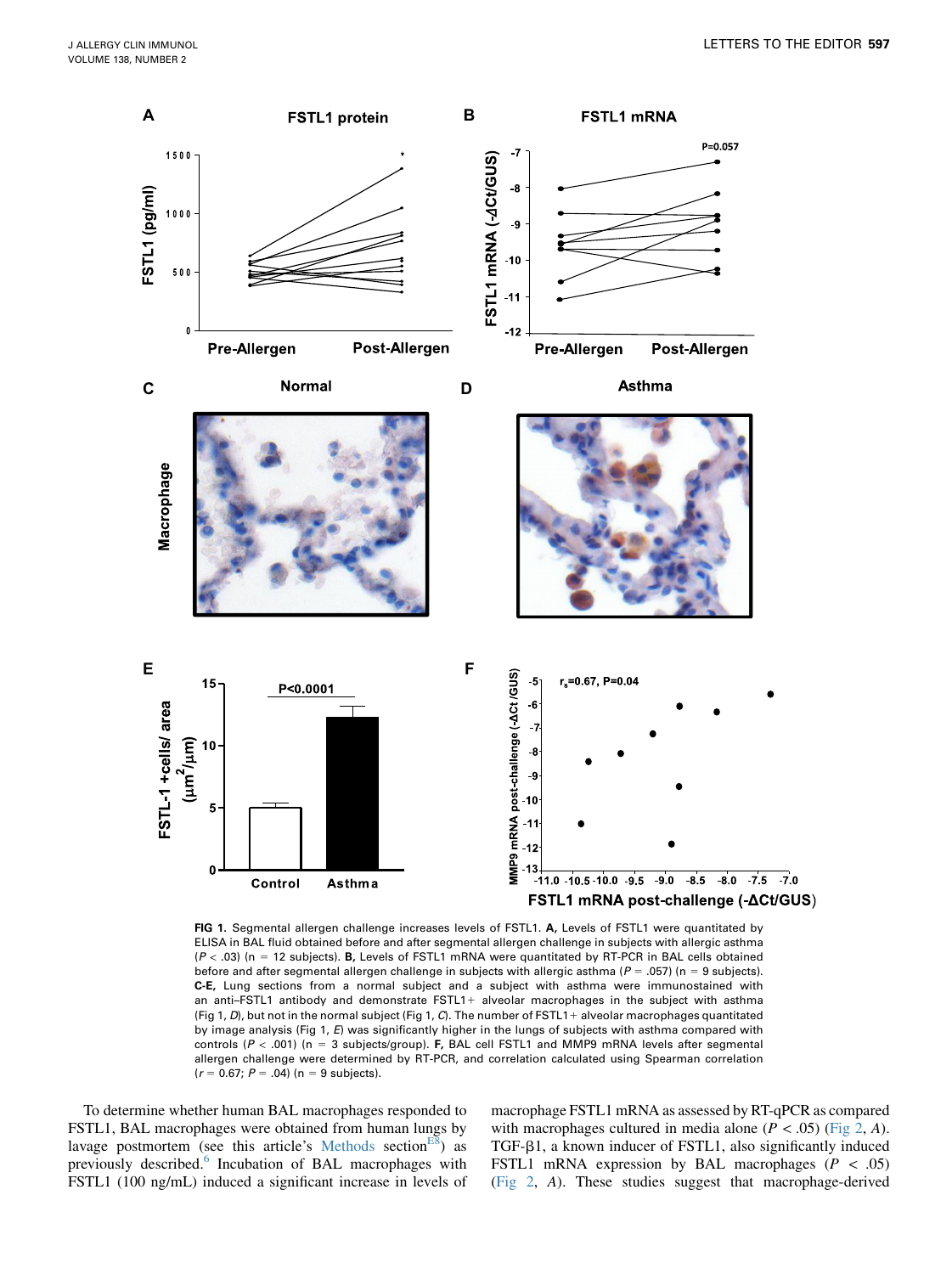<span id="page-2-0"></span>

FIG 2. FSTL1 induces expression of FSTL1 and MMP9 by BAL macrophages in vitro. A-C, Human BAL macrophages (n = 3 subjects) were incubated in vitro with either FSTL1 (100 ng/mL) or TGF- $\beta$ 1 (100 ng/mL). Levels of FSTL1 mRNA (Fig 2, A) and MMP9 mRNA (Fig 2, B) were quantitated by RT-qPCR, and levels of MMP9 protein (Fig 2, C) by ELISA. D and E, Human BAL macrophages (n = 6 subjects) were incubated in vitro with either an anti–hTLR4-IgG-neutralizing antibody, or a species and isotype control mouse IgG antibody, for 1 hour before stimulation with FSTL1 (100 ng/mL) for 24 hours. Levels of FSTL1 mRNA (Fig 2, D) and MMP9 mRNA (Fig 2, E) were quantitated by RT-qPCR.

FSTL1 can either through paracrine or autocrine mechanisms induce further FSTL1 expression by macrophages, similar to what we have noted in studies of mouse macrophages.<sup>3</sup> In addition, FSTL1 induced BAL macrophages to express MMP9 mRNA as assessed by RT-qPCR ( $P < .05$ ) (Fig 2, B), as well as MMP9 protein as quantitated by ELISA (R&D) ( $P < .05$ ) (Fig 2, C). Previous studies have demonstrated that FSTL1 can activate Toll-like receptor 4 (TLR4)-dependent cytokine responses in cell types other than human BAL macrophages.<sup>[E13](#page-5-0)</sup> Accordingly, we incubated BAL macrophages ( $n = 6$  donors) with FSTL1 and an anti-TLR4 antibody and noted significantly reduced levels of FSTL1 mRNA  $(P < .02)$  (Fig 2, D) and MMP9 mRNA ( $P < .05$ ) (Fig 2, E). Thus, blocking only TLR4 signaling inhibits FSTL1 activation of BAL macrophages in vitro. Further studies are needed to determine whether other TLR4-expressing cells in the lung that respond to FSTL1 do so through TLR4 and/or other known FSTL1 signaling pathways (ie, bone morphogenic protein, protein kinase B, adenosine monophosphate-activated protein kinase, Na/K-ATPase mem-brane potential).<sup>[E13-E16](#page-5-0)</sup>

In summary, we have made the novel observation that segmental allergen challenge increases levels of FSTL1 protein in the airway of subjects with asthma and that levels of human BAL cell FSTL1 mRNA correlate with levels of BAL cell MMP9 mRNA, a remodeling mediator we demonstrate is induced in

macrophages by FSTL1 in vitro. In addition, we show that human lung airway macrophages express and respond to FSTL1, potentially through paracrine or autocrine pathways. This study also demonstrates that human lung alveolar macrophages can be induced to express FSTL1, which suggests a different cellular source of FSTL1 in asthma compared with other diseases (arthritis, autoimmune disease, coronary disease) where macrophages and myeloid cells are not a significant source of  $\text{FSTL1}^{1,2}$  FSTL1 in these diseases is generated in particular by nonhematopoietic cells such as cells of the mesenchymal lineage (fibroblasts, chondrocytes, osteocytes, adipocytes, cardiomyo $cytes$ ).<sup>[1](#page-3-0)</sup> The potential functional significance of allergen challenge inducing FSTL1 is suggested from our studies, demonstrating that in humans FSTL1 can induce BAL macrophages to express MMP9, a metalloproteinase associated with remodeling in asthma.<sup>7-9</sup> The present human study demonstrates that allergen challenge of subjects with asthma induces FSTL1 expression, and extends our observations in mice in which we have demonstrated that mouse Fstl1 promotes airway remodeling.<sup>[3](#page-3-0)</sup> Further study is needed to determine whether targeting FSTL1 would inhibit airway remodeling in humans with asthma.

> Marina Miller, MD, PhD<sup>a</sup> Stephane Esnault, PhD<sup>b</sup> Richard C. Kurten, PhD<sup>c</sup>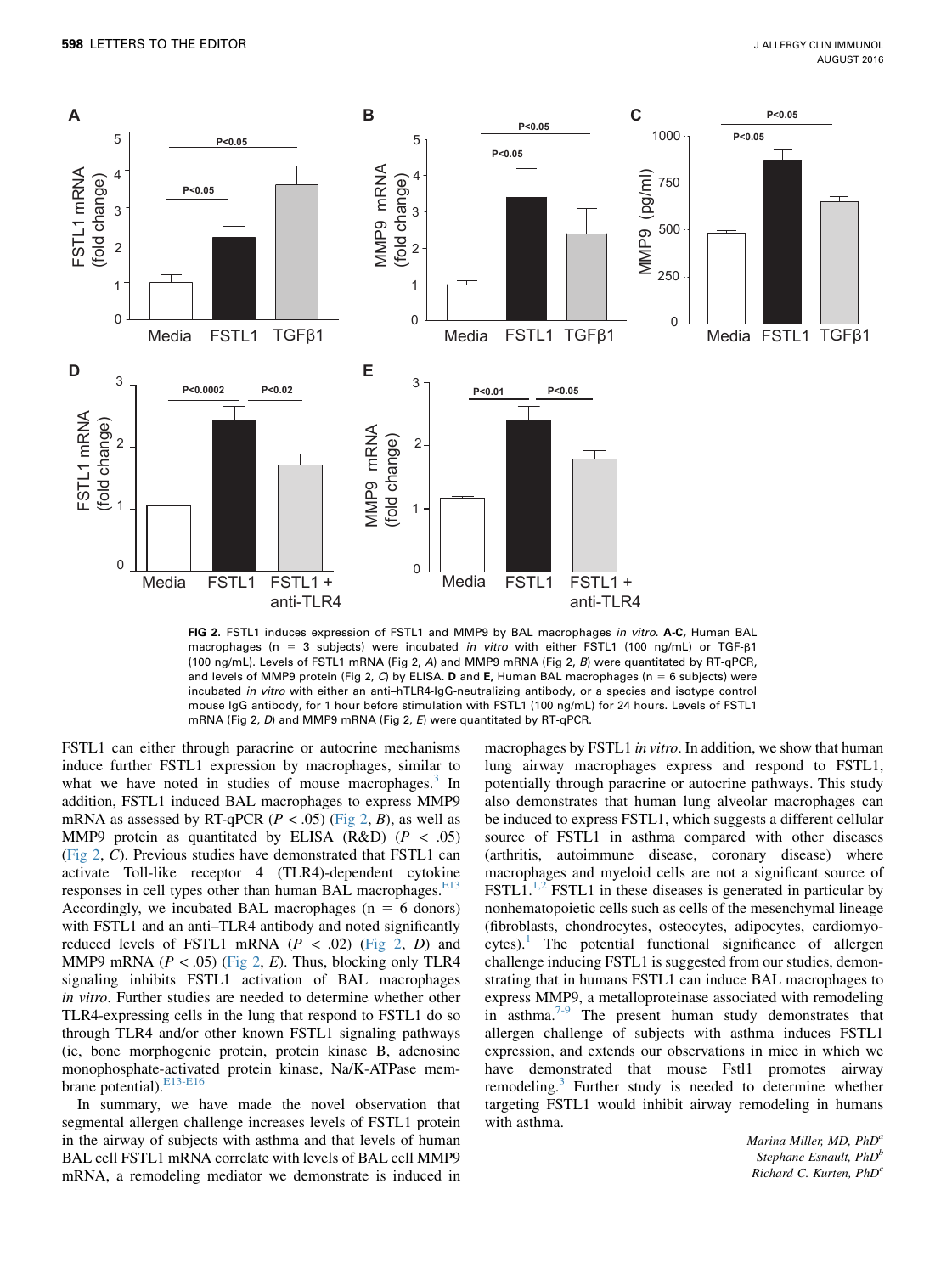Elizabeth A. Kelly,  $PhD^b$ Andrew Beppu, BS<sup>a</sup> Sudipta Das, PhD<sup>a</sup> Peter Rosenthal, BS<sup>a</sup> Joe Ramsdell, MD<sup>o</sup> Michael Croft, PhD<sup>d</sup> Bruce Zuraw, MD<sup>a</sup> Nizar Jarjour,  $MD<sup>b</sup>$ Qutayba Hamid, MDe David H. Broide, MB, ChB<sup>a</sup>

- <span id="page-3-0"></span>From <sup>a</sup>the Department of Medicine, University of California, La Jolla, Calif; <sup>b</sup>the Department of Medicine, Allergy, Pulmonary, and Critical Care Medicine Division, University of Wisconsin School of Medicine and Public Health, Madison, Wis; <sup>c</sup>the Department of Physiology and Biophysics, University of Arkansas for Medical Sciences, Arkansas Children's Hospital Research Institute, Little Rock, Ark; <sup>d</sup>the Division of Immune Regulation, La Jolla Institute for Allergy and Immunology, La Jolla, Calif; and <sup>e</sup>Meakins-Christie Laboratories of McGill University and McGill University Health Center Research Institute, Montreal, Quebec, Canada. E-mail: [dbroide@ucsd.edu](mailto:dbroide@ucsd.edu).
- This study was supported by the National Institutes of Health (grant nos. AI 107779, AI 38425, and AI 07535 to D.H.B.; HL 088594 to N.N.J; and UL1 RR025011 and UL1 TR000427 to M.K.D.).
- Disclosure of potential conflict of interest: S. Das receives research support from the National Institute of Health (NIH). J. Ramsdell receives research support from the NIH. N. Jarjour receives research support from the NIH, the National Heart, Lung, and Blood Institute, and serves as a consultant for Teva Pharmaceuticals and Daiichi Snkyo Pharmaceuticals. Q. Hamid receives research support from the NIH and has received payments for lectures from AstraZeneca. D. H. Broide receives research support from the NIH, serves as a consultant for Janssen and Kyowa Haka Kirin, and has grants from Janssen. The rest of the authors declare that they have no relevant conflicts of interest.

#### REFERENCES

- 1. [Chaly Y, Hostager B, Smith S, Hirsch R. Follistatin-like protein 1 and its role in](http://refhub.elsevier.com/S0091-6749(16)00256-6/sref1) [inflammation and inflammatory diseases. Immunol Res 2014;59:266-72](http://refhub.elsevier.com/S0091-6749(16)00256-6/sref1).
- 2. [Sylva M, Moorman AF, van den Hoff MJ. Follistatin-like 1 in vertebrate](http://refhub.elsevier.com/S0091-6749(16)00256-6/sref2) [development. Birth Defects Res 2013;99:61-9](http://refhub.elsevier.com/S0091-6749(16)00256-6/sref2).
- 3. [Miller M, Beppu A, Rosenthal P, Pham A, Das S, Karta M, et al. Fstl1 promotes](http://refhub.elsevier.com/S0091-6749(16)00256-6/sref3) [asthmatic airway remodeling by inducing oncostatin M. J Immunol 2015;195:](http://refhub.elsevier.com/S0091-6749(16)00256-6/sref3) [3546-56.](http://refhub.elsevier.com/S0091-6749(16)00256-6/sref3)
- 4. [Broide DH. Immunologic and inflammatory mechanisms that drive asthma](http://refhub.elsevier.com/S0091-6749(16)00256-6/sref4) [progression to remodeling. J Allergy Clin Immunol 2008;121:560-70.](http://refhub.elsevier.com/S0091-6749(16)00256-6/sref4)
- 5. [Gavala ML, Kelly EA, Esnault S, Kukreja S, Evans MD, Bertics PJ, et al.](http://refhub.elsevier.com/S0091-6749(16)00256-6/sref5) [Segmental allergen challenge enhances chitinase activity and levels of CCL18 in](http://refhub.elsevier.com/S0091-6749(16)00256-6/sref5) [mild atopic asthma. Clin Exp Allergy 2013;43:187-97](http://refhub.elsevier.com/S0091-6749(16)00256-6/sref5).
- 6. [Graham JG, MacDonald LJ, Hussain SK, Sharma UM, Kurten RC, Voth DE.](http://refhub.elsevier.com/S0091-6749(16)00256-6/sref6) [Virulent Coxiella burnetii pathotypes productively infect primary human alveolar](http://refhub.elsevier.com/S0091-6749(16)00256-6/sref6) [macrophages. Cell Microbiol 2013;15:1012-5.](http://refhub.elsevier.com/S0091-6749(16)00256-6/sref6)
- 7. [Kelly EA, Busse WW, Jarjour NN. Increased matrix metalloproteinase-9 in](http://refhub.elsevier.com/S0091-6749(16)00256-6/sref7) [the airway after allergen challenge. Am J Respir Crit Care Med 2000;162:1157-61](http://refhub.elsevier.com/S0091-6749(16)00256-6/sref7).
- 8. [Cataldo DD, Tournoy KG, Vermaelen K, Munaut C, Foidart JM, Louis R, et al.](http://refhub.elsevier.com/S0091-6749(16)00256-6/sref8) [Matrix metalloproteinase-9 deficiency impairs cellular infiltration and bronchial](http://refhub.elsevier.com/S0091-6749(16)00256-6/sref8) [hyperresponsiveness during allergen-induced airway inflammation. Am J Pathol](http://refhub.elsevier.com/S0091-6749(16)00256-6/sref8) [2002;161:491-8](http://refhub.elsevier.com/S0091-6749(16)00256-6/sref8).
- 9. [Lim DH, Cho JY, Miller M, McElwain K, McElwain S, Broide DH. Reduced](http://refhub.elsevier.com/S0091-6749(16)00256-6/sref9) [peribronchial fibrosis in allergen-challenged MMP-9-deficient mice. Am J Physiol](http://refhub.elsevier.com/S0091-6749(16)00256-6/sref9) [Lung Cell Mol Physiol 2006;291:L265-71](http://refhub.elsevier.com/S0091-6749(16)00256-6/sref9).

Available online April 20, 2016. <http://dx.doi.org/10.1016/j.jaci.2016.01.019>

(A)

# A novel Rab27a mutation binds melanophilin, but not Munc13-4, causing immunodeficiency without albinism

#### To the Editor:

The small GTPase Rab27a regulates a number of exocytic processes. In melanocytes Rab27a interacts with melanophilin to



FIG 1. Rab27a R82C does not alter hair pigmentation but decreases NK cellmediated cytotoxicity. A, Family pedigree. Parents are first-degree cousins. Patients II.1 and II.2 died. wt, Wild-type. B, Differential interference contrast images of hair from patients and a healthy donor ( $HD$ ;  $\times$  63 magnification). Scale bar = 25  $\mu$ m. C, NK cell cytotoxicity in PBMCs from patients and a healthy control subject measured in a standard 4-hour <sup>51</sup>chromium release assay against K562 target cells ( $n = 2$ ). E:T, Effector cell/target cell ratio.

mediate the melanosome transport required for pigmentation.<sup>1</sup> In natural killer (NK) cells and cytotoxic T lymphocytes, degranulation and thereby cell-mediated cytotoxicity require interaction of the active form of Rab27a with Munc13-4.<sup>2,3</sup> Mutations in the human RAB27A gene cause the autosomal recessive Griscelli syndrome type 2 (GS2) with diluted pigmentation and immunodeficiency, which can progress to hemophagocytic lymphohistiocytosis (HLH).4 Recently, 6 patients with GS2 and normal pigmentation have been reported, identifying Rab27a mutations that selectively disrupt Munc13-4 binding when re-expressed in HEK293 cells.<sup>5</sup> Here we present a new case of GS2 with no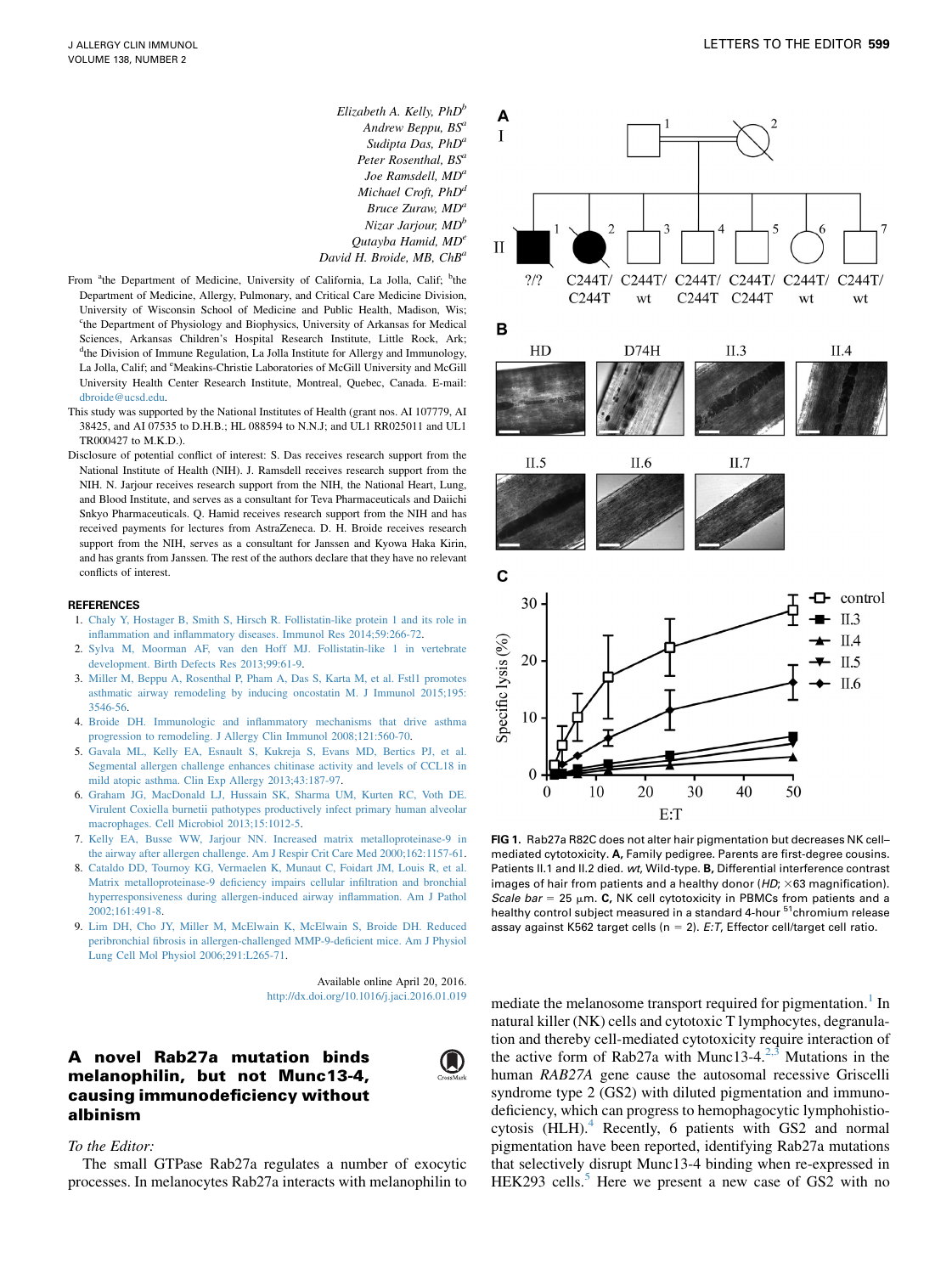## <span id="page-4-0"></span>METHODS Sputum induction

Sputum induction and processing was performed according to a standardized protocol. $E^{17}$  In brief, a subject with asthma and a control subject were exposed for 20 minutes to an aerosol of 3% hypertonic saline solution using a NOUVAG Ultrasonic nebulizer (Nouvag USA Inc, Lake Hughes, Calif) and sputum was collected into 50-mL sterile ampoules. The volume of the induced sputum was determined, and an equal volume of dithiothreitol (0.1% in saline; Sigma Chemical Co, St Louis, Mo) was added. After homogenization, sputum samples were centrifuged at 2000g for 5 minutes to separate the supernatants from the cell pellet. The supernatants were then aspirated and frozen at  $-80^{\circ}$ C in separate aliquots for subsequent analysis.

### **Proteomics**

A glass-slide–based proteomic array capable of detecting 508 proteins (Raybiotech, Norcross, Ga) was used to detect proteins in human sputum from a subject with asthma and a control subject according to the manufacturer instructions.

# Segmental allergen challenge: Determination of the provocative dose of allergen leading to a 20% fall in FEV<sub>1</sub>

To establish the dose of allergen to be administered by segmental challenge, a graded inhalation challenge was initially performed to determine the participant's provocative dose of allergen leading to a  $20\%$  fall in  $FEV<sub>1</sub>$ (AgPD20) as described earlier.<sup>E10</sup> Allergens used were *Dermatophagoides* farinae (Der p 1, dust mite), Felis catus domesticus (Fel d 1, cat), or Ambrosia artemisiifolia (Amb a 1, ragweed), obtained from Greer Laboratories (Lenoir, NC). The segmental allergen challenge was performed at least 1 month after the inhalation allergen challenge.

# Bronchoscopy, segmental allergen challenge, and processing of BAL fluid

A baseline bronchoscopy with BAL was performed  $(4 \times 40 \text{ mL}$  aliquots of sterile 0.9% NaCl) in 2 bronchopulmonary segments (BAL preallergen). The preallergen BAL fluid was pooled for analysis. Segmental challenge at a total dose of  $10\%$  of the AgPD<sub>20</sub> was performed in one bronchopulmonary segment and if well tolerated, a dose of  $20\%$  of the AgPD<sub>20</sub> was administered in a second segment. Bronchoscopy with BAL was repeated 48 hours later and fluid from the 2 segments was pooled (BAL postallergen).

### Segmental allergen challenge: BAL cells analysis

BAL cells were recovered from the lavage fluid by centrifugation at 400g for 10 minutes at 4°C. BAL cells were washed twice with Hanks' balanced salt solution containing 2% newborn calf serum. For differential cell counts, blood smears and cytospin preparations of BAL cells were stained with the Giemsa-based Diff-Quik stain (Baxter Scientific Products, McGaw Park, Ill). Cells were lysed in RLT Buffer (Qiagen, Valencia, Calif) and stored at  $-80^{\circ}$  C. BAL fluids were stored in 1 mL aliquots at  $-80^{\circ}$ C until analyzed.

#### Segmental allergen challenge: BAL cell RT-qPCR

Total RNA was extracted from BAL cells using the RNeasy Mini Kit (Qiagen). The reverse transcription reaction was performed using the Superscript III system (Invitrogen/Life Technologies, Grand Island, NY). mRNA expression was determined by quantitaive PCR using SYBR Green Master Mix (SABiosciences, Frederick, Md) for human FSTL1 (forward, ggttctctaaaggcagcaactacag; reverse, caggcgagaatcaccattatca) and TaqMan for human MMP9 (reference sequence NM\_004994.2, ABI ID Hs00234579\_m1). FSTL1-specific primers were designed using Primer Express 3.0 (Applied Biosystems, Carlsbad, Calif) and blasted against the human genome to determine specificity using [http://www.ncbi.nlm.nih.gov/tools/primer-blast.](http://www.ncbi.nlm.nih.gov/tools/primer-blast) The reference

gene, b-glucuronidase (forward, caggacctgcgcacaagag; reverse, tcgcacagctggggtaag), was used to normalize the samples. Standard curves were drawn, and efficiencies were determined for each set of primers. Data are expressed as  $-\Delta CT$ . Fold change after compared with before SBP-Ag was calculated using the comparative cycle threshold  $(\Delta \Delta CT)$  method, with fold change =  $(2^{-\Delta \Delta \text{Ct}})$ .

## National Disease Research Interchange postmortem lungs: FSTL1 immunohistochemistry

Postmortem human lungs from subjects with asthma or controls without asthma were obtained from the National Disease Research Interchange (Philadelphia, Pa) in a protocol approved by the UCSD Human Research Protections program. Lung sections were immunostained with an anti–FSTL1 antibody (R&D) or species and isotype control antibody. The number of lung  $Fst11 + airway cells was quantitated with image analysis (Image-Pro, Rock$ ville, Md) in each lung and results expressed as  $\text{FSTL1} + \text{cells/mm}^2$ .

#### Postmortem lung BAL cells

Lung BAL was prepared from postmortem lungs at the Arkansa Children's Hospital Research Institute in an institutional review board–exempted protocol by cannulating the main intrapulmonary bronchus and inflation with 500 mL PBS and 1 mM glutathione using a peristaltic pump. Following collection, the BAL was centrifuged for 10 minutes at 1000g and the BAL cell pellet resuspended in 1/4 volume freezing buffer (10% dimethyl sulfoxide, 20% FBS, 70% Dulbecco modified Eagle medium:F12 medium), with aliquots frozen at  $1^{\circ}$ C/min and stored in liquid nitrogen.

### FSTL1 incubation with BAL macrophages

In these in vitro experiments, primary BAL macrophages from postmortem donor lungs were incubated with FSTL1 (100 ng/mL) or TGF- $\beta$ 1 (100 ng/mL) for 24 hours. Levels of BAL macrophage FSTL1 and MMP9 mRNA were quantitated by quantitative PCR, and of MMP9 protein in supernatants by ELISA (R&D).

# Incubation of BAL macrophages with an anti–TLR4 antibody and FSTL1

Human BAL macrophages ( $n = 6$  donors) were incubated in vitro with either an anti-hTLR4-IgG-neutralizing antibody (10 µg/mL, InvivoGen, San Diego, Calif), or a species and isotype control mouse IgG antibody, for 1 hour before stimulation with FSTL1 (100 ng/mL) for 24 hours. Levels of FSTL1 mRNA and MMP9 mRNA were quantitated by RT-qPCR.

### Statistical analysis

Statistical analyses were performed using  $t$  tests and results reported as mean  $\pm$  SEM unless otherwise indicated. P values of less than .05 were considered statistically significant.

#### **REFERENCES**

- E1. [Adams D, Larman B, Oxburgh L. Developmental expression of mouse](http://refhub.elsevier.com/S0091-6749(16)00256-6/sref10) [follistatin-like 1 \(Fstl1\): dynamic regulation during organogenesis of the kidney](http://refhub.elsevier.com/S0091-6749(16)00256-6/sref10) [and lung. Gene Expr Patterns 2007;7:491-500](http://refhub.elsevier.com/S0091-6749(16)00256-6/sref10).
- E2. [Chan QK, Ngan HY, Ip PP, Liu VW, Xue WC, Cheung AN. Tumor suppressor](http://refhub.elsevier.com/S0091-6749(16)00256-6/sref11) [effect of follistatin-like 1 in ovarian and endometrial carcinogenesis: a](http://refhub.elsevier.com/S0091-6749(16)00256-6/sref11) [differential expression and functional analysis. Carcinogenesis 2009;30:114-21.](http://refhub.elsevier.com/S0091-6749(16)00256-6/sref11)
- E3. [Le Luduec JB, Condamine T, Louvet C, Thebault P, Heslan JM, Heslan M, et al.](http://refhub.elsevier.com/S0091-6749(16)00256-6/sref12) [An immunomodulatory role for follistatin-like 1 in heart allograft transplantation.](http://refhub.elsevier.com/S0091-6749(16)00256-6/sref12) [Am J Transplant 2008;8:2297-306.](http://refhub.elsevier.com/S0091-6749(16)00256-6/sref12)
- E4. [Miyamae T, Marinov AD, Sowders D, Wilson DC, Devlin J, Boudreau R, et al.](http://refhub.elsevier.com/S0091-6749(16)00256-6/sref13) [Follistatin-like protein-1 is a novel proinflammatory molecule. J Immunol 2006;](http://refhub.elsevier.com/S0091-6749(16)00256-6/sref13) [177:4758-62.](http://refhub.elsevier.com/S0091-6749(16)00256-6/sref13)
- E5. [Clutter SD, Wilson DC, Marinov AD, Hirsch R. Follistatin-like protein 1](http://refhub.elsevier.com/S0091-6749(16)00256-6/sref14) [promotes arthritis by up-regulating IFN-gamma. J Immunol 2009;182:234-9](http://refhub.elsevier.com/S0091-6749(16)00256-6/sref14).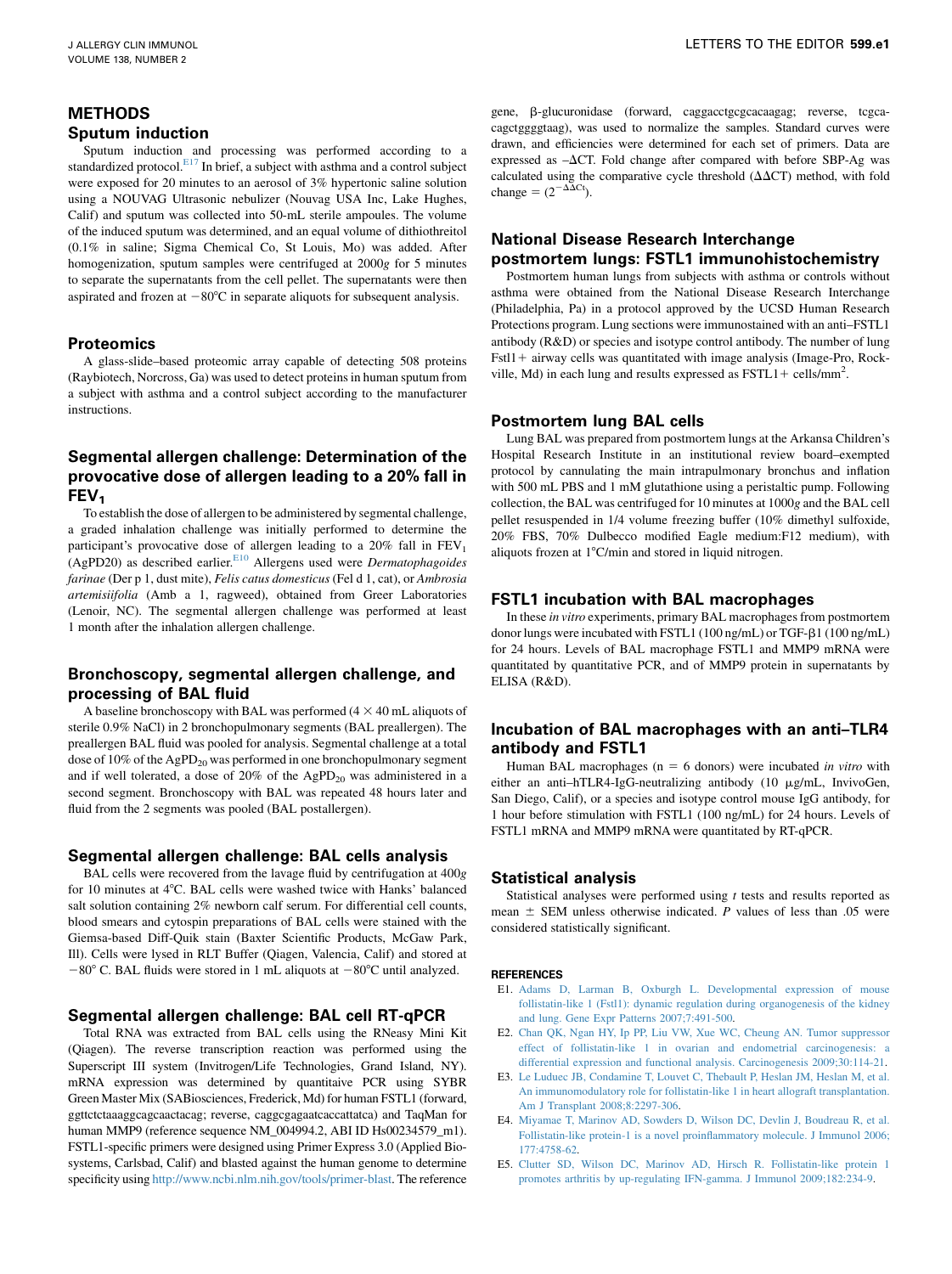- <span id="page-5-0"></span>E6. [Dong Y, Geng Y, Li L, Li X, Yan X, Fang Y, et al. Blocking follistatin-like 1](http://refhub.elsevier.com/S0091-6749(16)00256-6/sref15) [attenuates bleomycin-induced pulmonary fibrosis in mice. J Exp Med 2015;](http://refhub.elsevier.com/S0091-6749(16)00256-6/sref15) [212:235-52](http://refhub.elsevier.com/S0091-6749(16)00256-6/sref15).
- E7. [Sundaram GM, Common JE, Gopal FE, Srikanta S, Lakshman K, Lunny DP,](http://refhub.elsevier.com/S0091-6749(16)30367-0/sref16) [et al. 'See-saw' expression of microRNA-198 and FSTL1 from a single transcript](http://refhub.elsevier.com/S0091-6749(16)30367-0/sref16) [in wound healing. Nature 2013;495:103-6.](http://refhub.elsevier.com/S0091-6749(16)30367-0/sref16)
- E8. [Chaly Y, Marinov AD, Oxburgh L, Bushnell DS, Hirsch R. FSTL1 promotes](http://refhub.elsevier.com/S0091-6749(16)30367-0/sref17) [arthritis in mice by enhancing inflammatory cytokine/chemokine expression.](http://refhub.elsevier.com/S0091-6749(16)30367-0/sref17) [Arthritis Rheum 2012;64:1082-8](http://refhub.elsevier.com/S0091-6749(16)30367-0/sref17).
- E9. [Li KC, Zhang FX, Li CL, Wang F, Yu MY, Zhong YQ, et al. Follistatin-like 1](http://refhub.elsevier.com/S0091-6749(16)30367-0/sref18) suppresses sensory afferent transmission by activating  $Na + , K + -ATP$ ase. Neuron [2011;69:974-87.](http://refhub.elsevier.com/S0091-6749(16)30367-0/sref18)
- E10. [Gavala ML, Kelly EA, Esnault S, Kukreja S, Evans MD, Bertics PJ, et al.](http://refhub.elsevier.com/S0091-6749(16)30367-0/sref19) [Segmental allergen challenge enhances chitinase activity and levels of CCL18](http://refhub.elsevier.com/S0091-6749(16)30367-0/sref19) [in mild atopic asthma. Clin Exp Allergy 2012;43:187-97](http://refhub.elsevier.com/S0091-6749(16)30367-0/sref19).
- E11. [Kawabata D, Tanaka M, Fujii T, Umehara H, Fujita Y, Yoshifuji H, et al.](http://refhub.elsevier.com/S0091-6749(16)30367-0/sref20) [Ameliorative effects of follistatin-related protein/TSC-36/FSTL1 on joint](http://refhub.elsevier.com/S0091-6749(16)30367-0/sref20) [inflammation in a mouse model of arthritis. Arthritis Rheum 2004;50:660-8.](http://refhub.elsevier.com/S0091-6749(16)30367-0/sref20)
- E12. [Tanaka M, Ozaki S, Kawabata D, Kishimura M, Osakada F, Okubo M, et al.](http://refhub.elsevier.com/S0091-6749(16)30367-0/sref21) [Potential preventive effects of follistatin-related protein/TSC-36 on joint](http://refhub.elsevier.com/S0091-6749(16)30367-0/sref21) [destruction and antagonistic modulation of its autoantibodies in rheumatoid](http://refhub.elsevier.com/S0091-6749(16)30367-0/sref21) [arthritis. Int Immunol 2003;15:71-7](http://refhub.elsevier.com/S0091-6749(16)30367-0/sref21).
- E13. [Murakami K, Tanaka M, Usui T, Kawabata D, Shiomi A, Iguchi-Hashimoto M,](http://refhub.elsevier.com/S0091-6749(16)30367-0/sref22) [et al. Follistatin-related protein/follistatin-like 1 evokes an innate immune](http://refhub.elsevier.com/S0091-6749(16)30367-0/sref22) [response via CD14 and toll-like receptor 4. FEBS Lett 2012;586:319-24.](http://refhub.elsevier.com/S0091-6749(16)30367-0/sref22)
- E14. [Geng Y, Dong Y, Yu M, Zhang L, Yan X, Sun J, et al. Follistatin-like 1 \(Fstl1\) is a](http://refhub.elsevier.com/S0091-6749(16)30367-0/sref23) [bone morphogenetic protein \(BMP\) 4 signaling antagonist in controlling mouse](http://refhub.elsevier.com/S0091-6749(16)30367-0/sref23) [lung development. Proc Natl Acad Sci U S A 2011;108:7058-63.](http://refhub.elsevier.com/S0091-6749(16)30367-0/sref23)
- E15. [Sylva M, Moorman AF, van den Hoff MJ. Follistatin-like 1 in vertebrate](http://refhub.elsevier.com/S0091-6749(16)30367-0/sref24) [development. Birth Defects Res 2013;99:61-9](http://refhub.elsevier.com/S0091-6749(16)30367-0/sref24).
- E16. [Li KC, Zhang FX, Li CL, Wang F, Yu MY, Zhong YQ, et al. Follistatin-like 1](http://refhub.elsevier.com/S0091-6749(16)30367-0/sref25) suppresses sensory afferent transmission by activating  $Na + , K + -ATP$ ase. Neuron [2011;69:974-87](http://refhub.elsevier.com/S0091-6749(16)30367-0/sref25).
- E17. [Miller M, Cho JY, Pham A, Friedman PJ, Ramsdell J, Broide DH. Persistent](http://refhub.elsevier.com/S0091-6749(16)30367-0/sref26) [airway inflammation and emphysema progression on CT scan in ex-smokers](http://refhub.elsevier.com/S0091-6749(16)30367-0/sref26) [observed for 4 years. Chest 2011;139:1380-7](http://refhub.elsevier.com/S0091-6749(16)30367-0/sref26).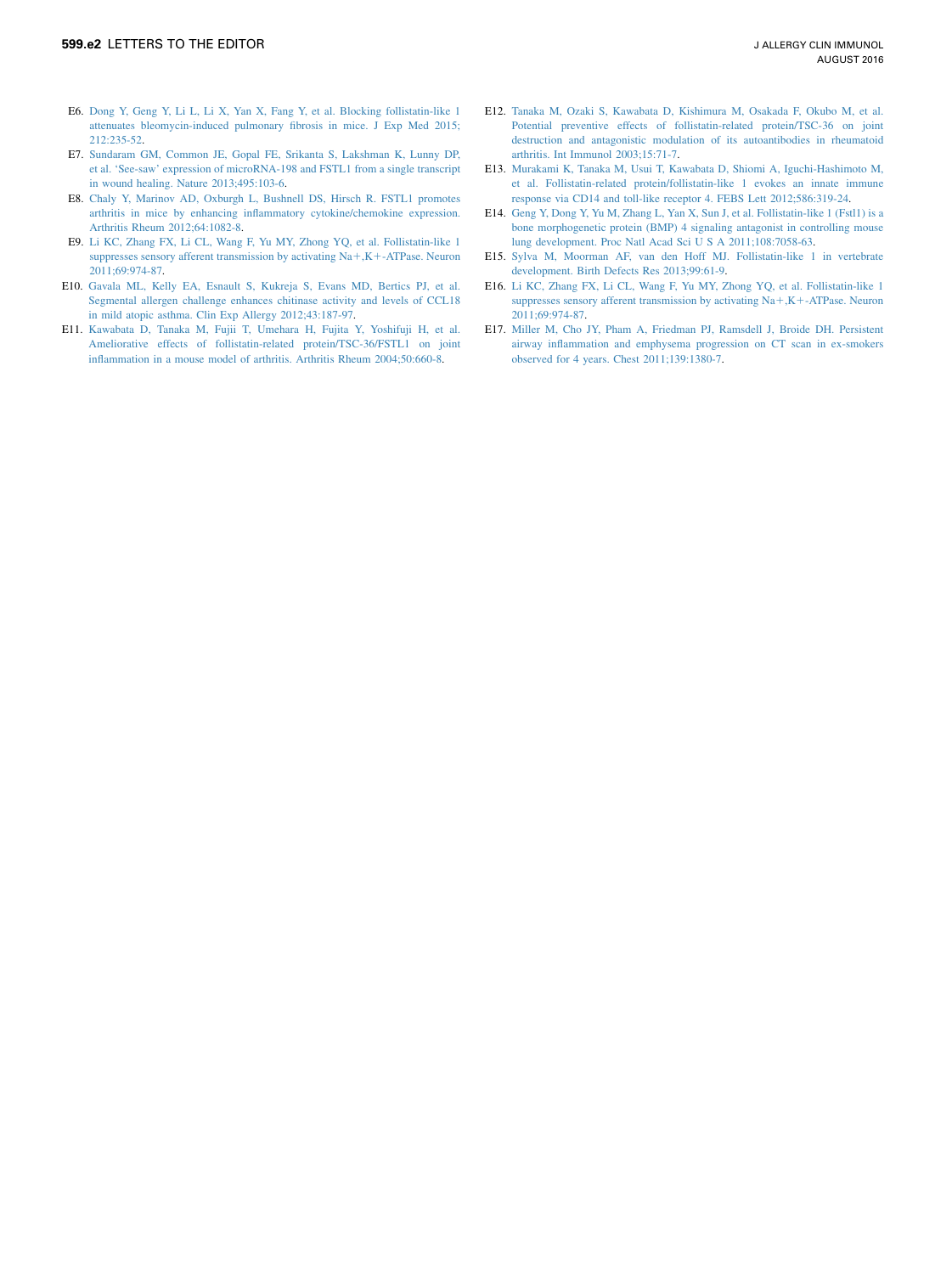<span id="page-6-0"></span>TABLE E1. Characteristics of asthma study subjects in segmental allergen challenge study

| Characteristic                    | Value           |
|-----------------------------------|-----------------|
| n                                 | 12              |
| Sex: female                       | Q               |
| Age $(y)$                         | $21.8 \pm 2.8$  |
| Baseline $FEV_1$ (% of predicted) | $93.2 \pm 11.4$ |
| Methacholine $PC_{20}$ (mg/mL)    | $2.4(1.3-2.7)$  |

Data are means  $\pm$  SD or median (25th and 75th percentiles). All subjects were atopic (positive allergy skin prick test result), nonsmokers, and not on inhaled or oral corticosteroids. Asthma was defined using clinical criteria and confirmation with either a methacholine  ${\rm PC_{20}} < 8$  mg or reversibility to beta agonist (>10%).  $PC_{20}$ , Provocative concentration of methacholine producing a 20% fall in FEV<sub>1</sub>.